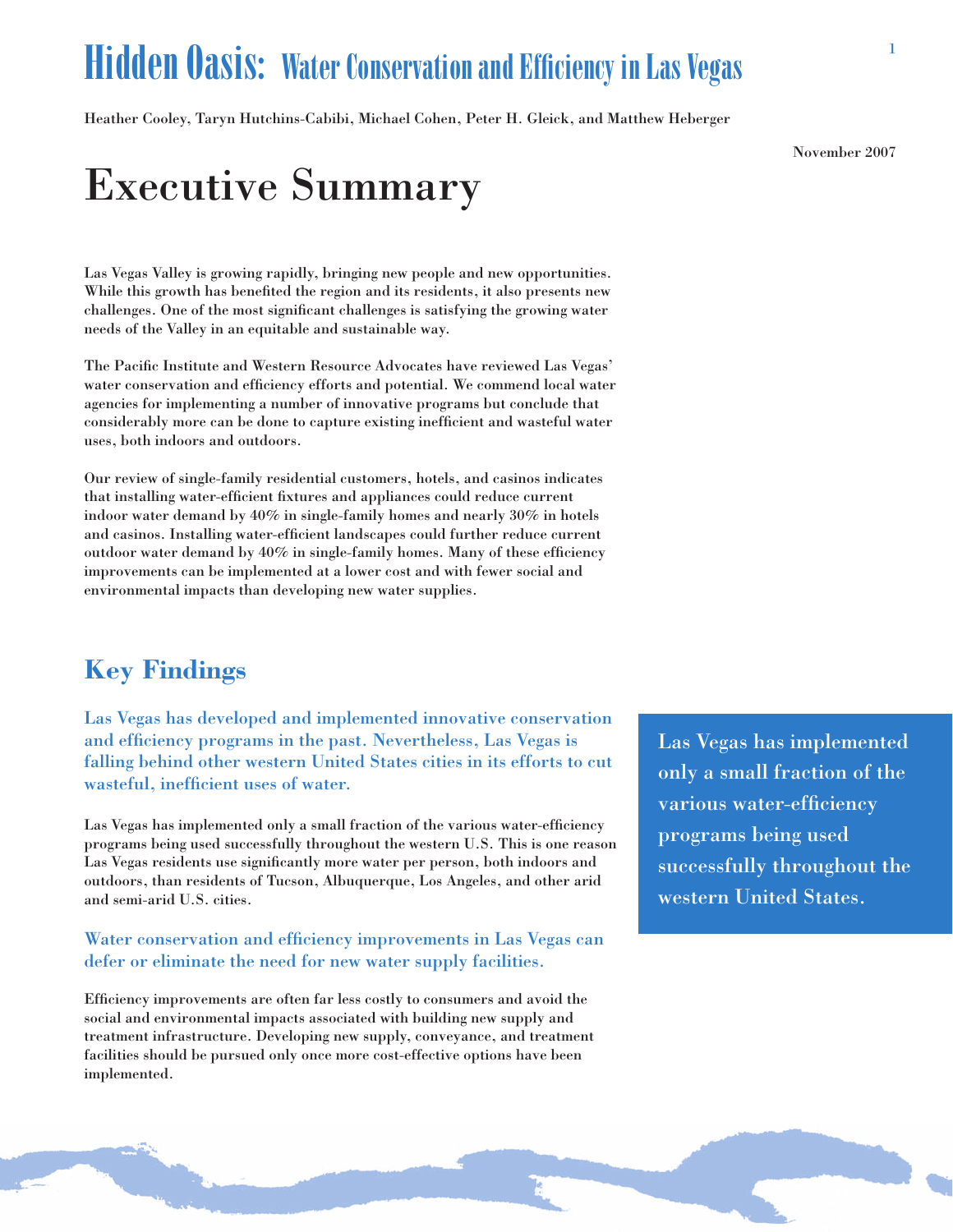While Las Vegas residents have reduced outdoor demand in recent years, outdoor use is still higher than in other arid and semi-arid U.S. cities.

One of the most innovative and well publicized conservation programs in the Las Vegas Valley promotes the removal of turf. Despite the initial success of this program, Las Vegas homeowners continue to use a large proportion of their water outdoors, where it evaporates and is lost from the system. Water utilities can and should expand incentives and education efforts to further reduce outdoor water use.

Water conservation efforts in Las Vegas largely ignore the potential for indoor efficiency improvements, particularly for single-family homes. Those measures targeting indoor water waste have been poorly implemented.

While many water agencies in the western United States offer homeowners rebates and other incentives to replace wasteful fixtures and appliances with more efficient models, these incentives are not available to many Las Vegas residents. The Water Efficient Technologies (W.E.T.) Program provides rebates for some efficient appliances to multi-family, commercial, and industrial customers, but this program has provided rebates for only 30 projects since 2002. Expanding indoor efficiency efforts and improving implementation could provide substantial water savings.

Water agencies in the Las Vegas Valley have failed to prioritize measures that improve indoor water-use efficiency, because these agencies earn return flow credits for wastewater returned to the Colorado River. By putting more emphasis on return flow credits than indoor efficiency, agencies miss opportunities to:

- $\bullet$ Reduce energy and chemical costs associated with pumping, treating, and transporting water and wastewater.
- Reduce energy-related greenhouse gas emissions.
- Save the customer money over the life of those improvements through reductions in energy, water, and wastewater bills.
- Permit more people to be served with the same volume of water, without affecting return flows.
- Reduce dependence on water sources vulnerable to drought and political conflict.
- Delay or eliminate the need for significant capital investment to expand conveyance and treatment infrastructure.

Water rate structures in the Las Vegas Valley fail to adequately encourage water conservation and efficiency improvements.

People respond to price signals. Yet water agencies in Las Vegas underestimate the importance of proper water pricing. Las Vegas has relatively high fixed rates

**Expanding indoor** efficiency efforts and improving implementation could provide substantial water savings.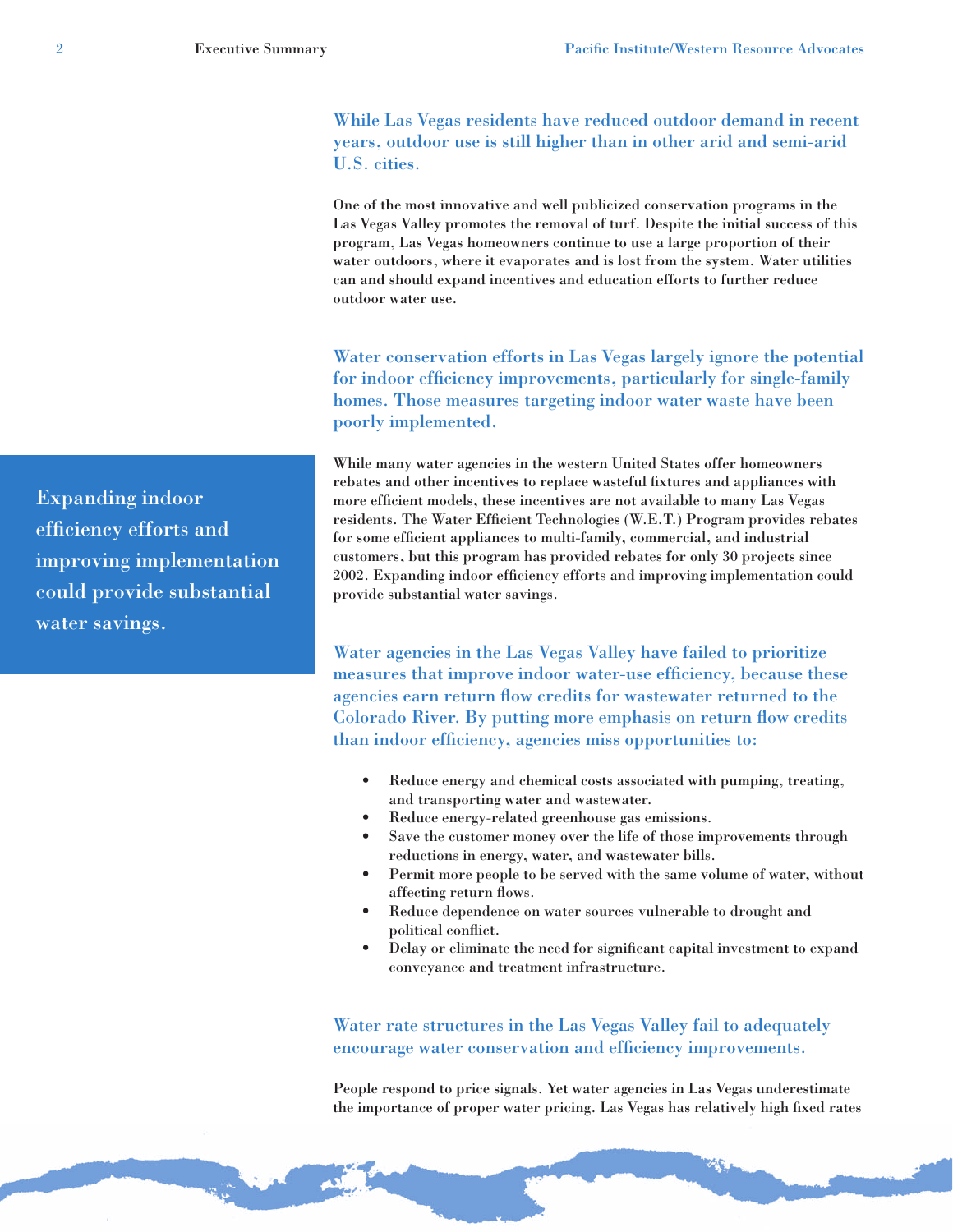and lower per-unit rates than many other arid and semi-arid cities in the West. Together, this rate structure does not adequately encourage efficient water use.

#### Long-term planning efforts fail to include conservation improvements and thus may overestimate future demand.

While progress has been made in recent years, water demand projections for the Las Vegas Valley suggest that future efficiency improvements will be small. Per capita water demand is projected to decline 7% over 30 years. This modest improvement suggests that cost-effective, technically achievable efficiency improvements, including those required in new construction by existing ordinances, are not adequately integrated into future demand projections.

#### Increasing indoor and outdoor water-use efficiency does not result in demand hardening.

Some water planners argue that extensive conservation removes the slack in the system, hindering their ability to reduce demand in the event of a water shortage—a concept referred to as "demand hardening." While demand hardening could be a concern in certain situations, its importance has been overstated. Furthermore, this argument ignores a number of key points, discussed in the full report.

#### Combining the conservation and efficiency strategies this study identifies with programs and policies the Southern Nevada Water Authority (SNWA) has already implemented will reduce vulnerability to future drought and increase overall system reliability.

The SNWA has developed and promoted innovative policies and programs that help make the Las Vegas Valley's supply more reliable and drought-tolerant. Reducing demand through water conservation and efficiency improvements can improve system reliability further.

#### In conclusion, we find that Las Vegas could significantly expand efforts to reduce inefficient and wasteful water use.

Water demand in Las Vegas is high, substantially higher than in many other Western communities. While data limitations prevent a full end-use analysis of all water users in the Las Vegas Valley, our review of single-family residential customers, hotels, and casinos indicates that installing water-efficient fixtures and appliances could reduce current *indoor* water demand by 40% in singlefamily homes and nearly 30% in hotels and casinos. Installing water-efficient landscapes could further reduce current *outdoor* demand by 40% in singlefamily homes. In total, we estimate that water conservation and efficiency improvements for just these three sectors could reduce current water diversions by more than 86,000 acre-feet per year. Behavioral changes and efforts in other water-using sectors can produce even greater reductions.

Our review of single-family residential customers. hotels, and casinos indicates that installing water-efficient fixtures and appliances could reduce current indoor water demand by  $40\%$  in singlefamily homes and nearly 30% in hotels and casinos.